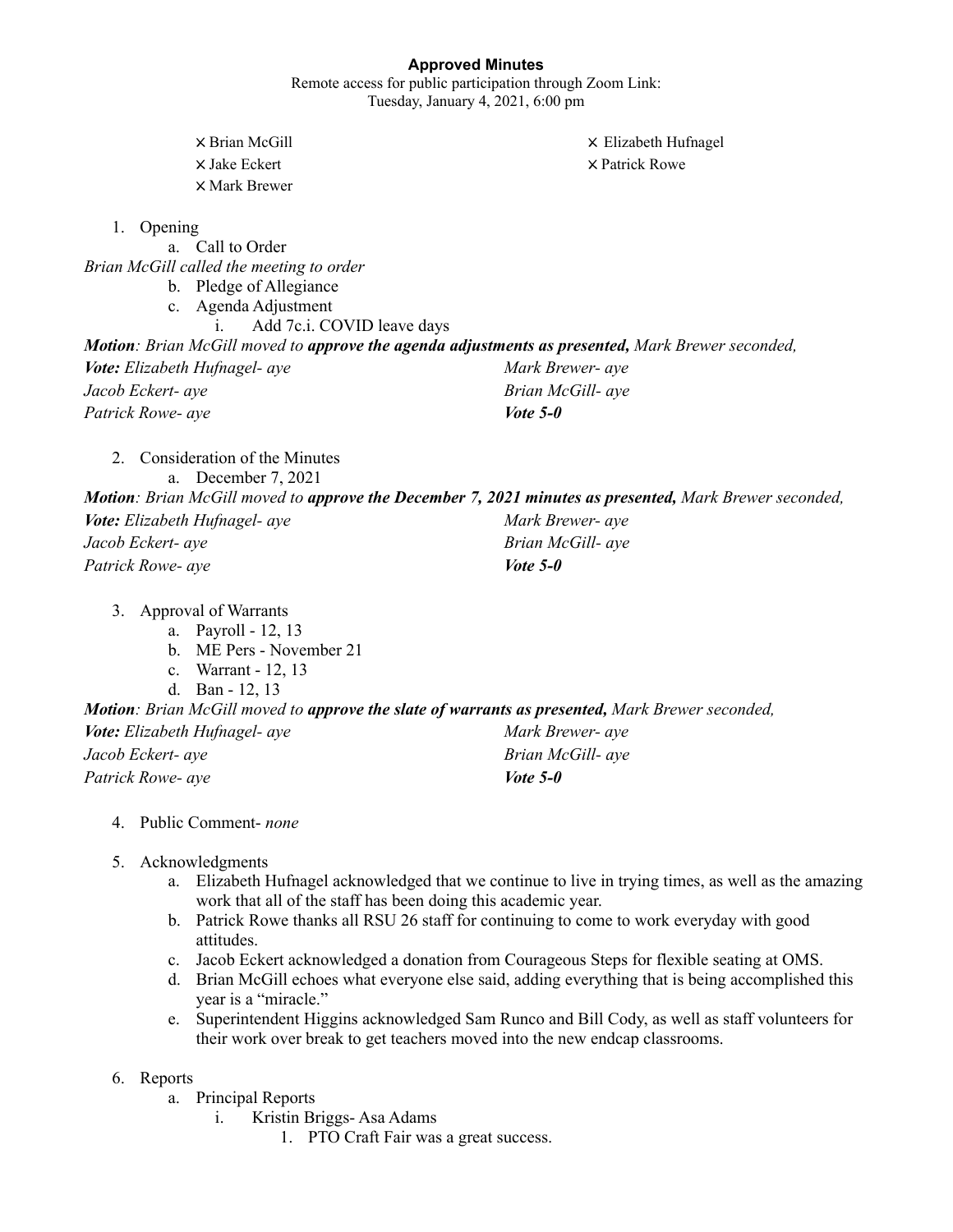- 2. December dental clinic went off without a hitch
- 3. Thanks to community members for thier donations of winter gear for the students, as well as the RSU 26 staff involved with the Asa Holiday Giving Program which donated gifts and food for the holidays
- 4. Security updates have been installed including cameras, ramp, and automatic door.
- ii. Meredith Diamond and Sam Runco- OHS
	- 1. OHS will be offering AP Seminar and AP Research beginning with the 2022-2023 school year, giving Orono students the opportunity to graduate with an AP Capstone Diploma
	- 2. Shana Goodall is spearheading a bookstudy on *Grading for Equity* by Joe Feldman
	- 3. At the start of the second semester, 9th graders will be reading the book, *Shipwreck at the Bottom of the World*, to help to bring ninth graders and their teachers together and meet the scholastic and behavior needs of freshmen students
	- 4. Recruitment committee continues to work hard to make a safe -but fun- step up day
	- 5. Work continues to develop the best bell schedule to fit the needs of OHS students
- b. Superintendent Report
	- i. FY23 Budget Timeline- handout
	- ii. Auditors will be presenting at the next (January 18, 2022) Board meeting on the finances of FY21
	- iii. Disposal of equipment
		- 1. Need to dispose of old air handlers
			- a. Bowman will dispose of equipment at no cost

Motion: Brian McGill moved to authorize the district to dispose of air handlers at no cost for removal, Mark *Brewer seconded,*

| Vote: Elizabeth Hufnagel- aye | Mark Brewer- aye  |
|-------------------------------|-------------------|
| Jacob Eckert- aye             | Brian McGill- aye |
| Patrick Rowe- aye             | <i>Vote</i> 5-0   |

- 7. Discussion Items
	- a. Equity Audit Report Executive Summary Presentation
		- i. Equity Alliance will be presenting at the January 18 meeting
		- ii. Superintendent Higgins shared preliminary Strengths and Areas of Growth from 6 areas identified by Equity Alliance
			- 1. Shared vision for equity
			- 2. Efficacy of programs
			- 3. Utilization of Resources
			- 4. Curriculum represents equity
			- 5. Learner-centered practices
			- 6. Inclusive and responsive communication
	- b. Wabanaki Studies Workgroup Presentation
		- i. Maine requires the teaching of Maine Native American History in Culture
		- ii. Wabanaki Studies Workgroup was initiated in RSU 26 in January 2021
		- iii. Goals
			- 1. Build Knowledge
			- 2. Incorporate knowledge into the curriculum
			- 3. Discovering where the district is now, and what the next steps should be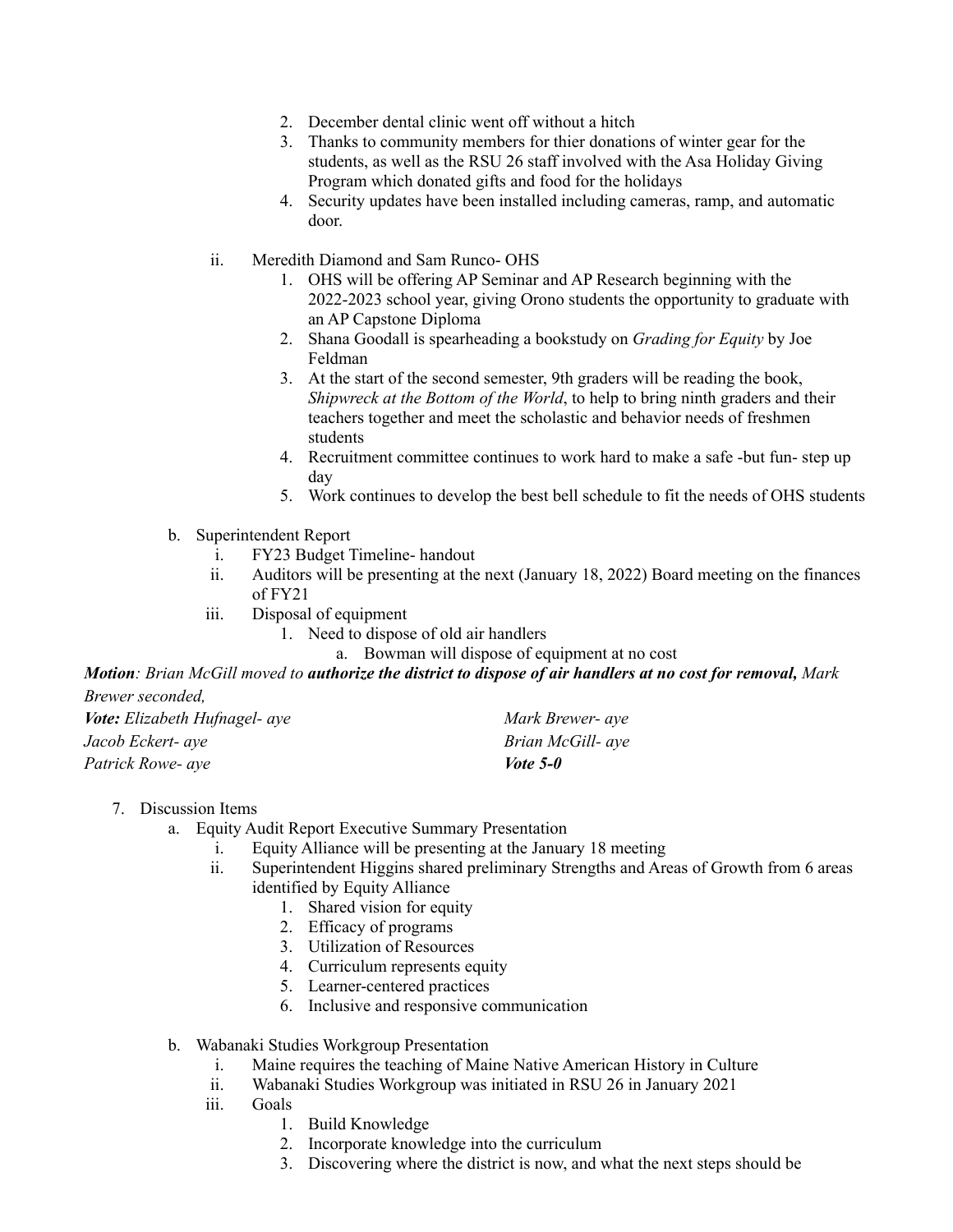#### c. COVID Discussion

- i. Pooled testing
	- 1. 79% of students are enrolled in pooled testing
- ii. Vaccination
	- 1. Percentage of the RSU 26 population who is fully vaccinated is slowly climbing
	- 2. Focus on boosters
	- 3. Surveying population as to whether they have been given a booster dose of vaccine
	- 4. Booster clinic sheduled for January 6
- iii. New DOE SOP
	- 1. Fewer quarintine days
	- 2. Booster now needed to be fully vaccinated
	- 3. Definition of an outbreak changed
	- 4. Close contact tracing not needed for outdoors or on the bus

# Motion: Brian McGill moved to continue to follow the guidelines adopted last summer with respect to COVID *at the current time, Mark Brewer seconded,*

| Vote: Elizabeth Hufnagel- nay | Mark Brewer- aye  |
|-------------------------------|-------------------|
| Jacob Eckert- aye             | Brian McGill- aye |
| Patrick Rowe-nay              | <i>Vote</i> $3-2$ |

iv. COVID leave days

*Motion: Brian McGill moved to enter executive session under 1 M.R.S.A.§405(6)(D) - Labor Negotiations, Mark Brewer seconded, Vote: Elizabeth Hufnagel- aye Jacob Eckert- aye Mark Brewer- aye Brian McGill- aye*

|                                        | Motion: Brian McGill moved to extend COVID leave days, authorized by the State Legislature, through June |
|----------------------------------------|----------------------------------------------------------------------------------------------------------|
| <b>30, 2022, Mark Brewer seconded,</b> |                                                                                                          |
| Vote: Elizabeth Hufnagel- aye          | Mark Brewer- aye                                                                                         |
| Jacob Eckert- aye                      | Brian McGill- aye                                                                                        |
| Patrick Rowe- aye                      | <i>Vote</i> 5-0                                                                                          |

*Vote 5-0*

8. Action Items

*Patrick Rowe- aye*

- a. Staff Nominations
	- i. Co-curricular nominations
- b. Stipend Proposals
	- i. NEASC Steering Committee Co-Chairs
	- ii. OHS Lunch Monitor 2nd Semester

*Motion: Brian McGill moved authorized the creation of NEASC Steering Committee Stipend for the reminder* of this school year and the 2023-2024 school year, as well as the OHS Lunch Monitor position for the second *semester of 2021-2022, Mark Brewer seconded,*

*Vote: Elizabeth Hufnagel- aye Jacob Eckert- aye Patrick Rowe- aye Mark Brewer- aye Brian McGill- aye Vote 5-0*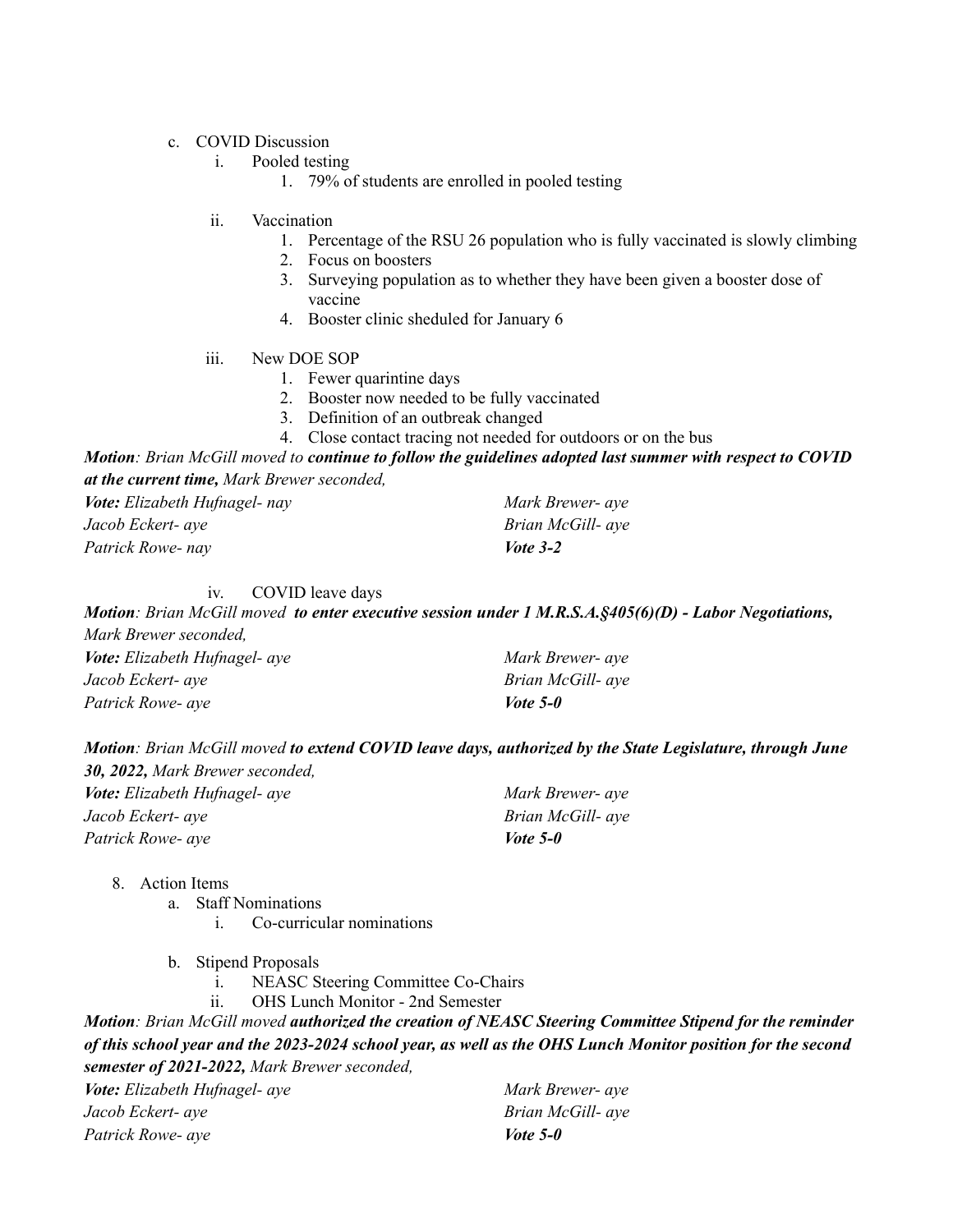- c. Disposal of equipment
	- i. Addressed in 6(b)3

d. Policies

i. Revisions

1. BCC - Nepotism

*Motion: Brian McGill moved to adopt the revisions to policy BCC- Nepotism, Mark Brewer seconded, Vote: Elizabeth Hufnagel- aye Jacob Eckert- aye Patrick Rowe- aye Mark Brewer- aye Brian McGill- aye Vote 5-0*

2. BDE-R Standing Committees

*Motion: Brian McGill moved to adopt the revisions to policy BDE-R Standing Committees, Mark Brewer seconded, Vote: Elizabeth Hufnagel- aye Mark Brewer- aye*

| $\sum$            | $\mu$             |
|-------------------|-------------------|
| Jacob Eckert- aye | Brian McGill- aye |
| Patrick Rowe- aye | <i>Vote</i> 5-0   |

### 3. IGA - Curriculum Development

*Motion: Brian McGill moved to adopt the revisions to policy IGA - Curriculum Development, Mark Brewer seconded, Vote: Elizabeth Hufnagel- aye Jacob Eckert- aye Patrick Rowe- aye Mark Brewer- aye Brian McGill- aye Vote 5-0*

## 4. IHBA - Individualized Education Programs

Motion: Brian McGill moved to adopt the revisions to policy IHBA - Individualized Education Programs, Mark *Brewer seconded, Vote: Elizabeth Hufnagel- aye Mark Brewer- aye*

*Jacob Eckert- aye Patrick Rowe- aye Brian McGill- aye Vote 5-0*

- 9. Subcommittee Reports
	- a. Policy Subcommittee
		- i. Finished with updates from the last legislative session
		- ii. Working on policy IHA
		- iii. Special Education policies with feedback from Lisa Smith, Director of Special Services
	- b. United Technology Center
	- c. SPRPCE
	- d. Curriculum Subcommittee
		- i. Next meeting January 13
	- e. Facilities/Building committee
		- i. Lots of progress is being made in the auditorium and music classrooms
		- ii. After general completion status is reached, the district will move on to self managed projects